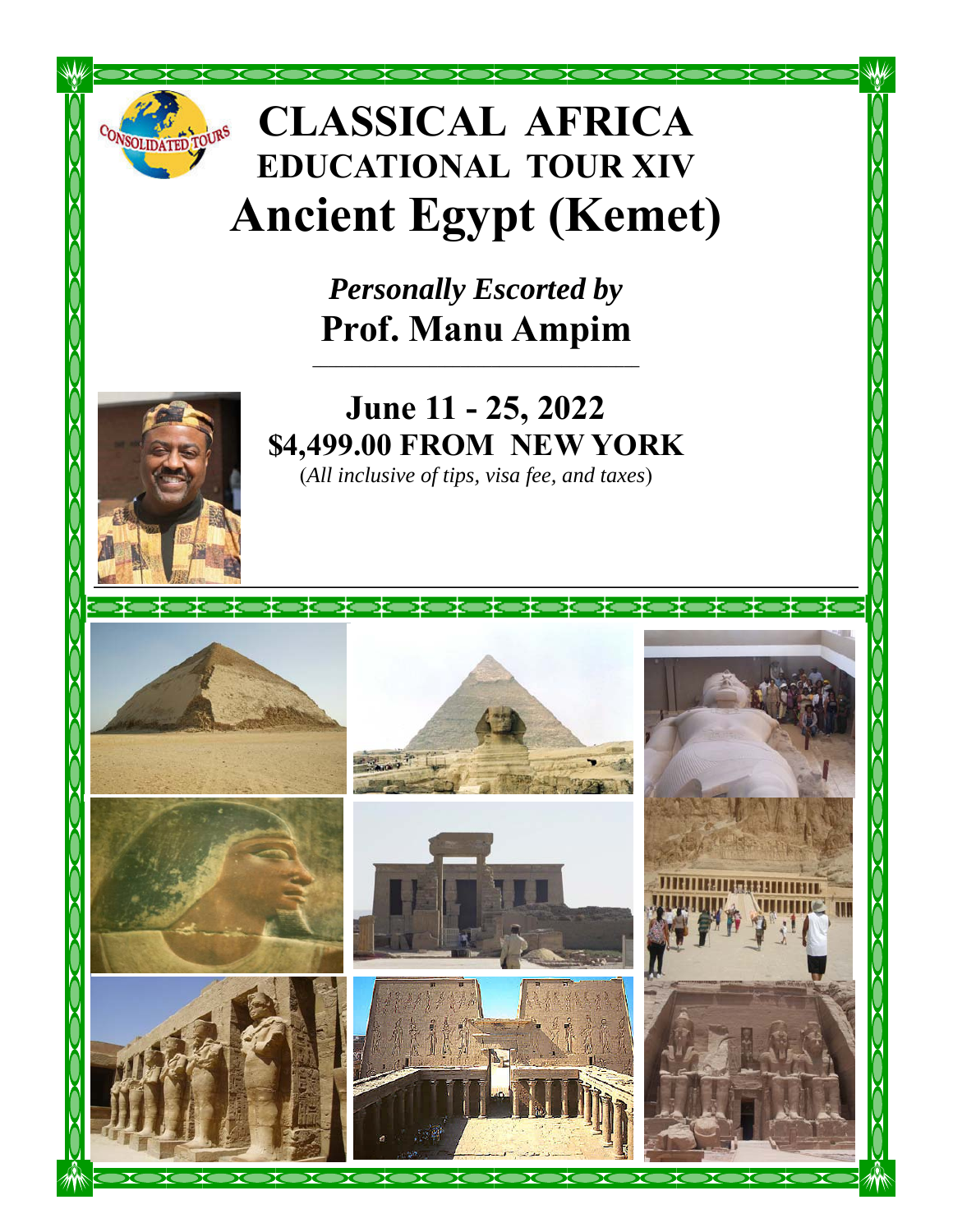**MANU AMPIM** is an historian and primary (first-hand) researcher specializing in Africana Studies. He earned a Masters of Arts degree in History & African American Studies from Morgan State University in 1989. He is the Director of Advancing The Research in Oakland, CA.

#### **Teaching Career**:

He has taught in the Department of History at Morgan State University (Baltimore, MD), and at San Francisco State University in the Department of Ethnic Studies. Also, Ampim has studied at Oxford University in England, and collaborated on a NASAsponsored research project, which examined the ancient climate and migration patterns in Africa. Since 2006, Prof. Ampim has taught History and Africana Studies at Contra Costa College (San Pablo, CA). He also teaches a pioneering 7-Step Primary Research Methodology Course at Advancing The Research.

#### **Pioneering Field Research**:

For the past 30 years, Prof. Ampim has taken educational tours to North Africa and Central America. In addition, in 1989-1990 he conducted an extensive 13-country research tour to all of the major museums, institutes and libraries throughout America, Europe and Canada, which house ancient Egyptian, Nubian, and Kushite artifacts. Since the 1990s, he has completed various field research projects in Egypt, Nubia, Ethiopia, Sudan, and South Sudan to continue his primary research at dozens of field sites to study ancient African social organization and spiritual culture, observe cultural retentions, document modern forgeries, and to record the vanishing evidence of classical African civilizations in the Nile Valley. His latest mission since 2011 has been to organize the Save Nubia Project (SNP) to help preserve the archaeological sites of ancient Kush and Nubia in the Sudan, which are threatened by the ongoing construction of a series of dams. The SNP collective was founded in February 2012 to help lead this effort in saving the remains of the classical Kushite and Nubian civilizations in Sudan, and other areas of northeast Africa. Ampim's body of work for three decades has earned him the recognition as one of the leading scholars on ancient African culture and contributions to the world.

#### **READING LIST:**

Ampim, Manu, *A History of African Civilizations* (Oakland, CA: Advancing The Research, 2019).

Ampim, Manu, *Towards A Definition of Scholarship* (Oakland, CA: Advancing The Research, 2011).

Ampim, Manu, "The Vanishing Evidence of Classical African Civilizations" (Parts 1-3, and 2001 / 2005 / 2009 Updates). www.ManuAmpim.com.

Ben-Jochannan, Yosef, *Abu Simbel to Gizeh* (Baltimore, MD: Black Classical Press, 1989).

Diop, Cheikh Anta, *The African Origin of Civilization: Myth or Reality* (Westport, CT: Lawrence Hill & Co., 1974).

Obenga, Theophile, *Ancient Egypt & Black Africa* (London: Karnak House, 1992).

UNESCO, *The Peopling of Ancient Egypt & the Deciphering of Meroitic Script* (Paris: UNESCO, 1978).

Van Sertima, Ivan, ed., *Egypt: Child of Africa* (New Brunswick, NJ: Transaction Publishers, 1994).

West, John Anthony, *The Traveler's Key to Ancient Egypt* (Wheaton, IL: Quest Books, 1996).

> *For more information, please contact***:**  Prof. Manu Ampim 510-878-7279 manuampim@gmail.com

www.ManuAmpim.com

- - - - - - - - - - - - - - - - - - - - - - - - - - - - - - - - - - - - - - - - - - - - - - - - - - - - - - - - - - - - - - - - - - - - - - - - - -

**ACCEPTANCE OF INVITATION**  *PRINT LEGIBLY ALL DETAILS AND MAKE ALL CHECKS PAYABLE AND MAIL TO:*  **CONSOLIDATED TOURS ORGANIZATION, INC.** 

5665 New Northside Drive, Suite 150 \* Atlanta, Georgia 30328

| Mr.                                                                                                                                                                                                                            |                              |
|--------------------------------------------------------------------------------------------------------------------------------------------------------------------------------------------------------------------------------|------------------------------|
| $\frac{\text{NAME}}{\text{Ms}}$ $\sqrt{\text{Mrs.}}$<br>(NAME AS IT APPEARS ON YOUR PASSPORT)                                                                                                                                  |                              |
| ADDRESS: Note and the contract of the contract of the contract of the contract of the contract of the contract of the contract of the contract of the contract of the contract of the contract of the contract of the contract |                              |
|                                                                                                                                                                                                                                |                              |
| TEL. NO. $(Home):$ $($                                                                                                                                                                                                         | Office: $($ )                |
| E-MAIL ADDRESS: Particular and the contract of the contract of the contract of the contract of the contract of the contract of the contract of the contract of the contract of the contract of the contract of the contract of | CELLULAR NO. : (             |
| TOUR HOST NAME:<br><b>Prof. Manu Ampim</b>                                                                                                                                                                                     | <b>TOUR NUMBER: 101-1275</b> |

Yes, definitely arrange for the following inclusions. It is understood an invoice is to be sent to me and is to be paid in full sixty (60) days prior to departure. The \$300.00 per person deposit is attached to confirm participation and as credit to the total cost of the tour.

**Signature** *contract and the state of the state of Single Room on Tour \$800.00* 

PLEASE READ THE TOUR CONDITIONS CAREFULLY, SINCE ENROLLMENT IN AND PAYMENT FOR THE TOUR CONSTITUTES ACCEPTANCE OF THE TOUR CONDITIONS.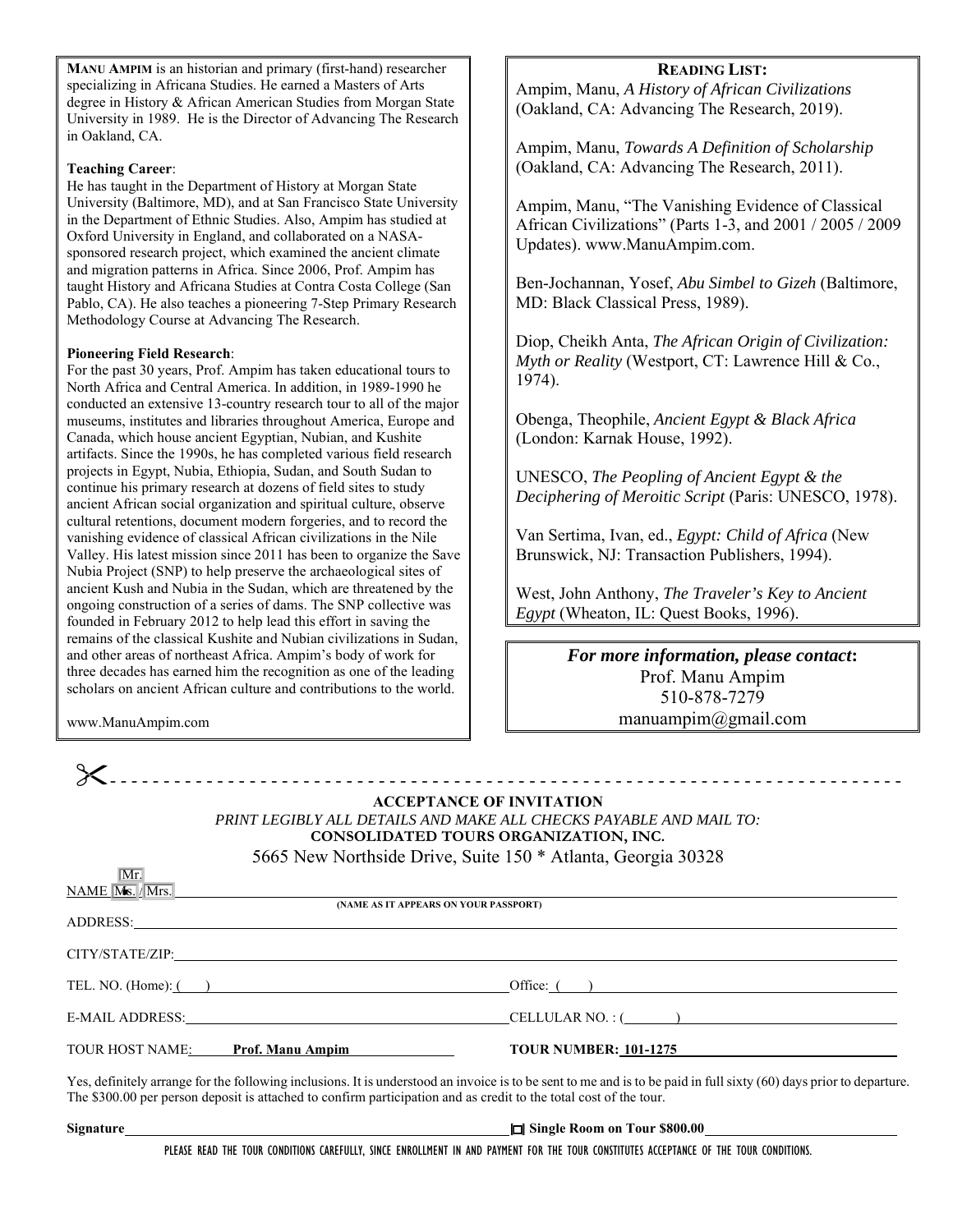## **CLASSICAL AFRICA EDUCATIONAL TOUR XIV ANCIENT EGYPT (KEMET)**

**JUN 11: THE BEGINNING OF OUR EDUCATIONAL TOUR** Depart New York International Airport via EgyptAir jet service to KMT (Egypt). Meals will be served on board before your arrival in Cairo the next day.

**JUN 12: INTO THE LAND OF THE PHARAOHS** Upon your arrival in Cairo, you will be met and transferred to your hotel. *Evening orientation*.

**JUN 13: MEMPHIS / SAKKARA / GIZA** Morning tour to Hi-Ku-Ptah (Memphis) and Sakkara. Located twenty miles southwest of Cairo, Memphis was one of the most important cities through the history of ancient KMT and was once the ancient capital of KMT. Sakkara's Step Pyramid is the oldest in existence and is the world's first stone monument. Visit the tombs of Mereruka, Kagemni, and Ptah Hotep, who is the author of the oldest surviving book in the world, circa 2350 BCE. Proceed to Giza. Visit one of the Seven Wonders of the Ancient World, the Khufu, Khafre, and Menkaura Pyramids, and Heru-em-Akhet (commonly called the Great Sphinx). See the 140 foot long ship of Pharaoh Khufu, one of the oldest surviving ships in the world. Return to your hotel. *Evening lecture.* 

**JUN 14: OLD CAIRO / THE EGYPTIAN MUSEUM** Morning visit to the Citadel of Salah El-Din, and the Alabaster Mosque. Continue to Old Cairo: coptic museums and churches. This afternoon, tour the Egyptian Museum with its renowned collection of well-preserved Pharaonic antiquities. The museum contains the world's most important collection of Egyptian antiquities, dating from the earliest times to about 6th century AD. The collection also includes some of the artistic masterpieces of the world, including the treasures of Tut-Ankh-Amen. Return to your hotel. *Evening lecture.* 

**JUN 15: THE PYRAMIDS OF MEIDUM AND DAHSHUR** This morning visit the remains of the pyramid at Meidum, It is believed to have been begun by Huni, the last king of the 3rd Dynasty and completed by Sneferu founder of the 4th Dynasty and the immediate predecessor of Khufu, but probably never used as a burial place. Also, visit the Ra-Hotep and Nofret mastaba, the site of the famous statues written about by Prof. Ampim in his groundbreaking book, *Modern Fraud.* Continue to visit the Dahshur pyramids. Visit the Northern stone or Red pyramid, the Mud- Brick or Black pyramid, and the Southern or Bent pyramid. Return to your hotel. *Evening lecture.* 

**JUN 16: CAIRO / WASET (LUXOR OR THEBES) / IPET SUT (KARNAK) & SOUTHERN IPET (LUXOR) TEMPLES** Transfer to the airport for your flight to Waset (Luxor). Upon your arrival, continue to visit the Avenue of the Sphinxes at Ipet Sut (Karnak). View the White Chapel, the gorgeous Hypostyle Hall, the Tekhenu (obelisks) of Queen Hatshepsut and King Thutmose I, and the Sacred Lake. Continue to the Southern Ipet (Temple of Luxor). View the colossal statues and tekhen of Ramses II and the divine birth scene of Amenhotep III. Transfer to your hotel. *Evening lecture*.

**JUN 17: WASET (LUXOR OR THEBES) (THE VALLEY OF THE KINGS, QUEENS AND NOBLES; HATSHEPSUT TEMPLE, AND THE COLOSSI OF MEMNON)** This morning cross the Hapi (Nile) by motorlaunch to the West Bank of the Nile to visit the Necropolis of Waset (T'hebes) via the "Colossi of Memnon"; drive to the Valley of the Kings and visit the tombs of Tut-Ankh-Amen, Thutmose III, Merneptah, and Queen Tawosret Continue to the Workmen's Village at Deir el Medina, the Ramesseum, and proceed to visit the Temple of Queen Hatshepsut. Return to your hotel. Evening tour of the Luxor Museum.

**JUN 18**: **IUNET (DENDERA) (THE TEMPLE OF HET HERU) / ABDJU (ABYDOS)** Leave Waset early in the morning by bus to visit Iunet (the Temple of Het Heru [Hathor]), drive to the ancient city of Abdju, and visit the Temple of Seti I, the site of the grave of the head of Asar (Osiris). Return to Waset in the late afternoon. *Evening lecture*.

**JUN 19: WASET / EDFU (THE TEMPLE OF HERU [HORUS]) / KOM OMBO (THE TEMPLE OF SOBEK) / ASWAN** Leave Waset and journey towards Edfu on the West bank of the Hapi. Visit the Temple of Heru (Horus) which was excavated by Mariette and is one of the best preserved in KMT. Resume your journey to Kom

Ombo, 103 miles. On the hill, which you see long before you arrive in Kom Ombo, is the Temple, with a double dedication to the Crocodile-headed Sobek and the Sparrow-headed Haroeris. In the middle of the temple area, a sanctuary was built for each of these divinities. Double entrances lead through the pylons to the court, vestibule, pillared hall and the three antechambers to the Sanctuaries of the Gods. Continue your journey towards Aswan arriving in the afternoon. Drive alongside the Hapi to your hotel*. Evening lecture*.

**JUN 20: THE HIGH DAM / PILAK (PHILAE) TEMPLE & UNFINISHED TEKHEN (OBELISK) OF HATSHEPSUT** Morning visit to the High Dam. Some 4 1∕2 miles south of the earlier Dam, the High Dam rises up on a colossal scale. The Pyramid of Khufu could be lost 17 times over in this modern structure. The inland lake created by the Dam is more than 340 miles long, penetrating some 155 miles into the Sudan, and it submerged 39 Nubian villages and countless archaeological sites. Proceed to Pilak (Philae). When the Aswan Dam was opened from July to November, the resulting drop in water level was such that the Temple of Isis on the Island of Philae rose up out of the waters. During the remaining months of the year, only pylons and the upper sections of the building could be seen. In the 1960s, all monuments on the Island of Philae were transferred to the small island of Agilkia nearby and rebuilt there. Visit the Temple, the oldest parts of which date from the 4<sup>th</sup> century BCE. Ptolemies and Romans added to the Temple over the years until the 2<sup>nd</sup> century CE. Return to the hotel via the Pink Granite Quarry where the ancient Africans obtained their fine pinkish granite. See the unfinished tekhen (obelisk) of Queen Hatshepsut, had it been completed, it would have been the largest ever hewn. It was abandoned when a flaw was discovered in the stone. Return to your hotel. *Evening lecture.* 

**JUN 21: ROCK TOMBS OF THE NOBLES / YEBU (ELEPHANTINE ISLAND)/NUBIAN DAY** This morning visit the Rock Tombs of the Nobles, which date from the Pyramid Age (Old Kingdom). Board a felucca and sail to Yebu (Elephantine Island) for a visit to the Nubian Village and School. Return to your hotel. *Evening lecture.* 

**JUN 22: ABU SIMBEL (TEMPLES OF RAMSES II & NEFERTARI)** Morning flight from Aswan to Abu Simbel which is situated on the West bank of the Hapi, 180 miles south of Aswan and some 27 miles north of Wadi Halfa. There lies the Great Temple, hewn in the rock, with the four colossal seated statues of King Ramses II in front of the entrance. It was dedicated to Amen-Ra, the Re-Horkhti, and Ramses II. The figures are 65 1∕2 feet high and wear the double crown. Nearby, to the north, is a second temple, also built by Ramses II and dedicated to his wife Nefertari. The temples, which were threatened by the waters on the completion of the Aswan High Dam, have been preserved by international action organized by UNESCO. The most important parts of the temples (statues, inscribed slabs, etc) have been rebuilt on a plateau above the former site. Return to Aswan.

**JUN 23: ASWAN** Complete day at leisure for your personal exploration or shopping. Some tour members may want to visit the new Nubian Museum. This evening enjoy a special Farewell Dinner with Nubian entertainment.

**JUN 24: ASWAN / CAIRO** Morning transfer to the airport to connect with your flight to Cairo. Afternoon at leisure for personal relaxation or last minute shopping. *Evening closing lecture*.

**JUN 25: CAIRO / NEW YORK** Depart Cairo for your return flight to New York. Arrival in New York in the early afternoon local time.